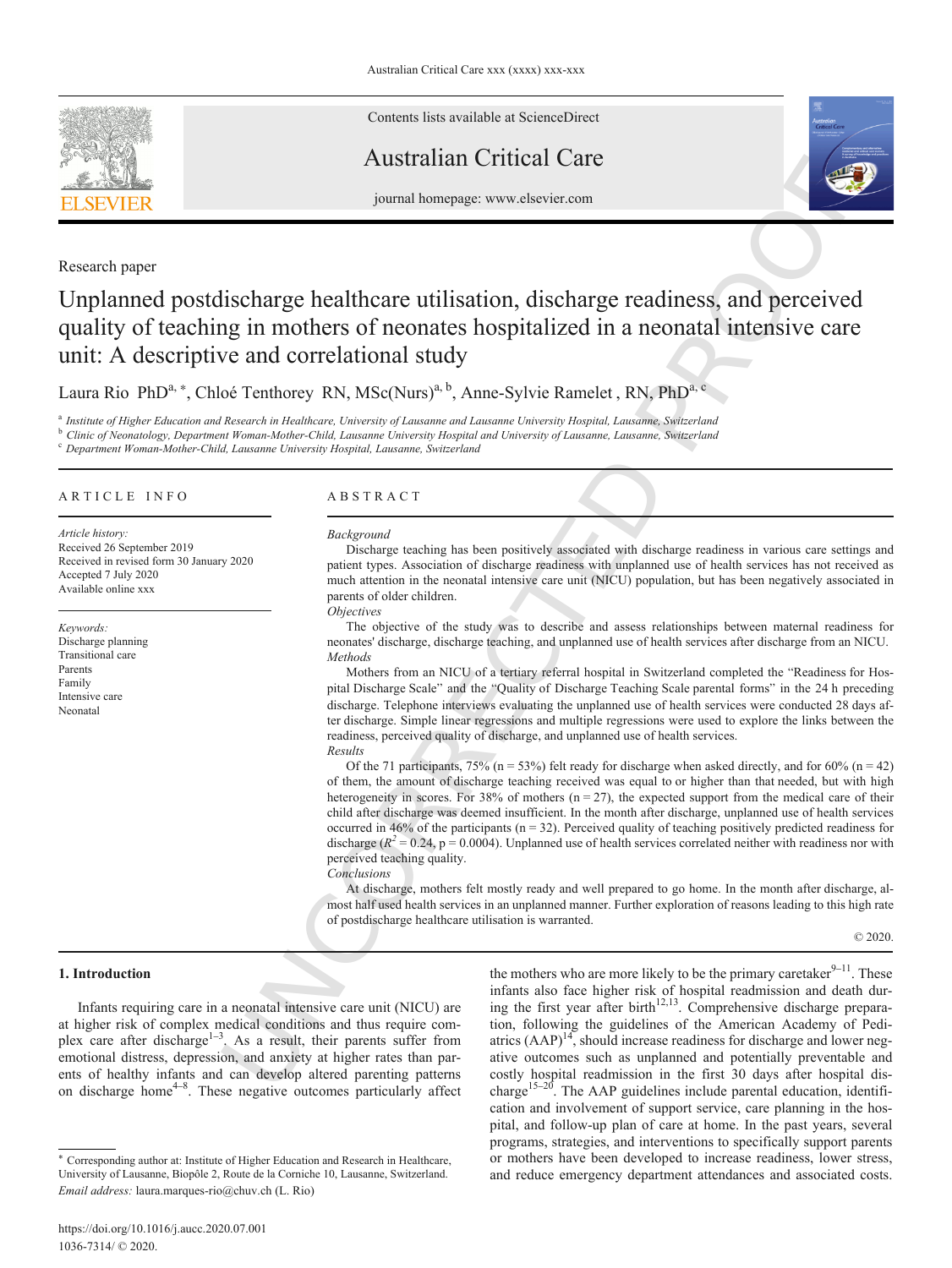Some are mainly based on cognitive therapy and parent-oriented discharge education<sup>21,22</sup>. Others aim to decrease parental stress with spiritual care<sup>23</sup>, mindfulness<sup>24</sup>, and relaxation<sup>25</sup>.

In our setting, there is no formal discharge program in place, yet nurses use a nine-item "Discharge checklist" based on the AAP recommendations, which includes medical and practical aspects of discharge that should be completed prior discharge. Added educational and medical information is given in a nonstandardised manner, according to the time and availabilities of both parents and health professionals. There is little evidence regarding parental perspectives of the NICU discharge process and postdischarge outcomes. Here, we wanted to evaluate the current discharge planning approach and its related outcomes to better assess the need for a specific program or intervention for discharge in our centre. Thus, the aim of this study was to describe discharge readiness and discharge teaching quality perceived by mothers of hospitalised neonates as well as the unplanned use of health services 1 month after discharge and to investigate associations between these three outcomes.

## **2. Methods**

This cross-sectional correlational study was conducted in an NICU of a tertiary referral neonatology centre in Western Switzerland. The centre admits an average of 750 neonates each year, of whom approximately 300 (40%) are directly discharged home. We recruited, using a convenience sampling method, adult mothers whose neonates were being discharged home and who were able to read and understand French. Mothers of twins or triplets participated once for the first child to be discharged. The Human Research Ethics Committee of the Canton of Vaud, Switzerland, approved this study, and informed consent was obtained from the participating mothers.

The maternal characteristics including age, nationality, social status, education level, employment status, number of children, and number of infants hospitalised in an NICU before and were assessed using a sociodemographic questionnaire. The neonates' characteristics were extracted from their medical file and included sex, gesta



**Fig. 1.** Flow chart of participation.

tional age, birth weight, weight at discharge, main reasons for NICU admission, and length of hospital stay.

At enrolment, during the 24 h before discharge, mothers completed the validated parental versions of the Readiness for Hospital Discharge Scale  $(RHDS)^2$  and the Quality of Discharge Teaching Scale (QDTS)<sup>2</sup>. The parental version of the RHDS measures the readiness for the transition from the NICU to home. It is composed of 29 items grouped in five subscales: (i) *personal status of parent*, (ii) *personal status of child*, (iii) *knowledge*, (iv) *coping ability*, and (v) *expected support*, scored on an 11-point scale (0–10) with anchor words (not at all and totally). Two additional items are "yes or no" questions querying readiness for hospital discharge: "*As you think about your child going home from the hospital, do you feel you are ready to take your child home as planned?*" and "*Is your child ready to go home*? The total maximum possible score for all items is 290. A mean total score  $\geq$ 203 or single-item score  $\geq$ 7 indicates that the parent is ready for discharge home or ready for the specific domain of the corresponding subscale<sup>26</sup>.

6 formal discharge poperain in pieces, yet piecel when when the validate particles when the constrained for the statistic statistic fields of the fields of the statistic fields of the statistic fields of the statistic fie The parental version of the QDTS measures educational preparation parent perception for discharge home. It is composed of 24 items, which are scored on an 11-point scale (0–10) with anchor words (none and a great deal). Items are grouped in three subscales: (i) *content needed*, (ii) *content received*, and (iii) *content delivered*. The content needed and received subscales focus on the amount of education received in six domains: information on the at-home care of the child, medical care treatment knowledge, practice with medical care, knowledge about when to call the provider, expected emotions, and family needs of other family members. The content delivered subscale addresses mainly content delivered by nurses in terms of information, listening, support, and empowerment of readiness for discharge. To evaluate perceived quality of teaching received alone, scores from the *content received* and *content delivered* subscales must be added  $(b + c)$ , and in this case, the maximum score is 180 and indicates a high perceived quality of teaching which meets the expectations of the participant. A differential score can be calculated by subtracting the scores of the *content needed* subscale from the scores of the *content received* subscale (b − a) to assess the adequacy between these two contents, and the score can vary from −60 to 60. Questionnaires were translated and adapted in French following the Principles of Good Practice for the Translation and Cultural Adaptation Process for Patient-Reported Outcomes Measures<sup>27</sup>.

The discharge process was evaluated by the completion of the "Discharge checklist" used in our centre. It contains nine items that should be completed by the time of discharge (Supplementary material)

Twenty-eight days after discharge, the mothers received a phone call from one of the investigators for evaluation of unplanned use of health services. The interview included five questions, the first three had a yes or no modality answer, and if the mothers had responded yes to at least one of them, specifics about the frequency and reasons of unplanned use were inquired in the two other questions (Supplementary material).

Statistical analyses were carried out using Stata/IC software, version 13.1 (StataCorp LLC, College Station, Texas, USA). Descriptive statistics were used for the variables relating to the demographic data, discharge readiness and perceived quality of teaching, and use of the healthcare system. We calculated means, standard deviations, and ranges for all the quantitative variables and frequencies and proportions for qualitative variables. As recommended by the authors<sup>2,28</sup>, the RHDS total score was calculated as a sum of all items. The subscale scores were also calculated similarly. Simple linear regressions and multiple regressions allowed us to explore the links between the readiness, quality of discharge, and unplanned use of the health system. The main sociodemographic characteristics described in the lit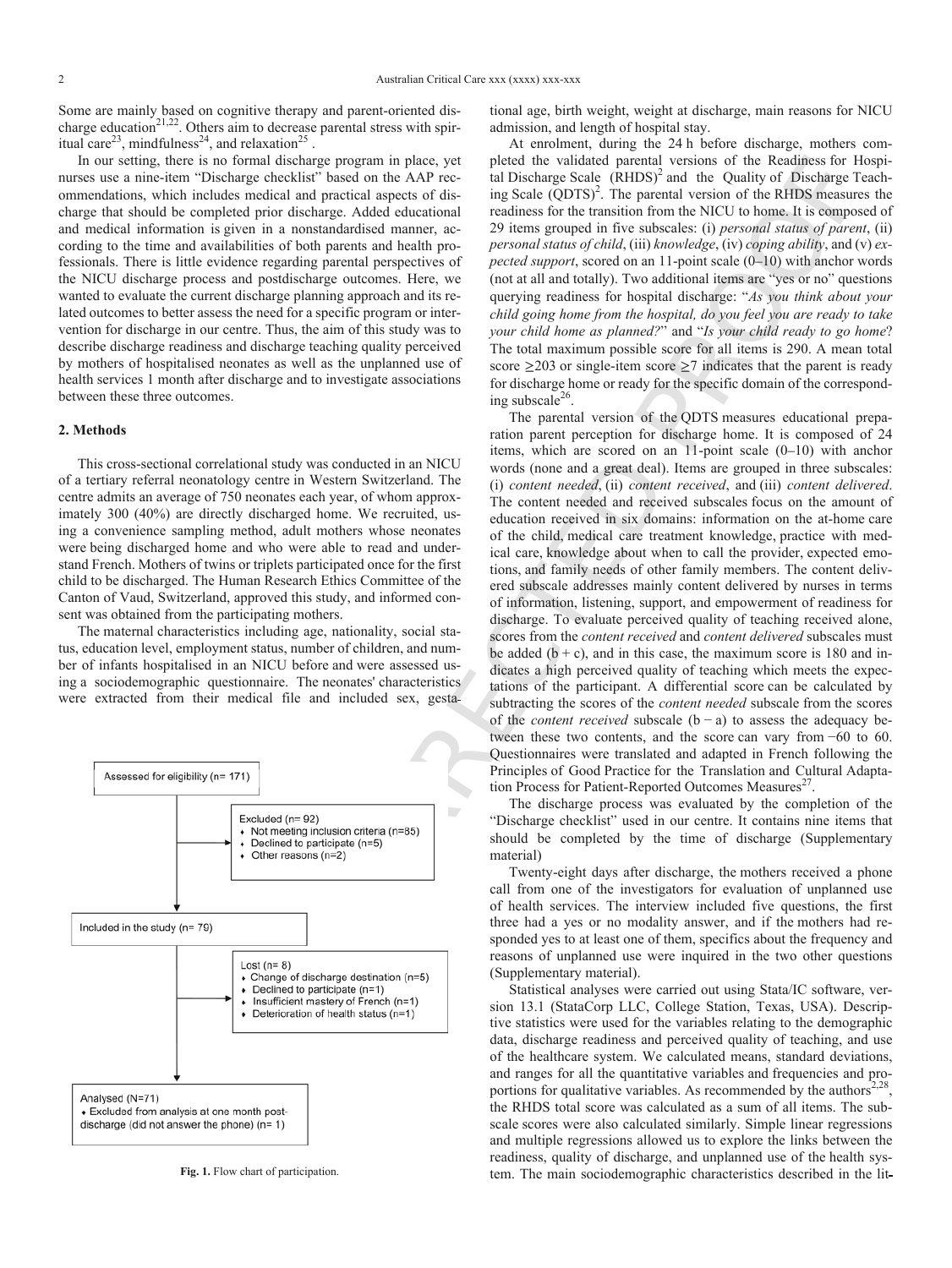erature that could impact readiness (i.e., age of the mother, parity, and level of education) were also tested using simple linear regressions. Point biserial correlations were used to analyse if the completed "Discharge checklist" would impact readiness or the unplanned use of hospital resources. In two of the collected RHDS questionnaires, wherein one item response was missing in one subscale, the missing item score was replaced by the mean subscale score, as per the recommendations of Weiss et al.<sup>2</sup> .

For analysis, the checklist was considered incomplete if one of the nine items was not filled in at the time of evaluation.

## **3. Results**

Of the 171 mothers whose neonates were discharged from the NICU during the recruitment period, 85 did not meet the inclusion criteria, mostly because they had their neonates transferred to another hospital unit or other hospitals (see Fig 1.). Of the 86 mothers who were eligible, 71 (82.6%) were enrolled. All participants completed the three questionnaires before discharge, and 70 responded to the follow-up telephone interview. For nearly half of the participants (47.9%;  $n = 34$ ), the hospitalised neonate was their first child. Neonates were admitted in the NICU for one or more reasons, mainly for respiratory problems (49.3%;  $n = 35$ ) and/or for being premature (40.9%;  $n = 29$ ). Of the 71 mothers,  $14\%$  (n = 10) had the nine items of the Discharge checklist completed, and they were documented 24 h preceding discharge. Characteristics of the study population and Discharge checklist outcomes are reported in Table 1.

In response to the questions "*As you think about your child going home from the hospital, do you feel you are ready to take your child home as planned?*" and "*Is your child ready to go home*?", most mothers answered "yes" (97%,  $n = 69$ ; 94%,  $n = 67$ ), indicating that they felt mostly ready to go home when asked directly.

The RHDS total scores ranged from 116 to 273, and most mothers felt ready for discharge with mean scores higher than the cut-off point of 7 (75%,  $n = 53$ ). The item mean score varied in the four subscales and was higher than the threshold for three items: "personal status" with 7.5 for the parent (>7; 65%, n = 46) and 7.9 for the child (>7; 86%,  $n = 61$ ), "knowledge" with 7.6 (>7; 75%,  $n = 53$ ), and "coping ability" with 8.3 ( $>7$ ; 90%, n = 64).

The "expected support" subscale item mean score was below the threshold, with more than a third of mothers feeling that they would not receive sufficient support at home; the proportion of scores less than 7 was  $36\%$  (n = 26). More specifically, of the four items in the expected support subscale, the item *"How much help will you have with household activities (for example, cooking, cleaning, shopping, babysitting*)" had a mean item score of 6.7 ( $\lt$ 7; 35%, n = 25) and the item *"How much help will you have with your child's medical care needs (treatments, medications) after you go home?"* had a mean item score of 6.1 (<7; 38%,  $n = 27$ ). The QDTS subscale scores ranged from 4 to 57 for the "content needed" subscale, from 0 to 60 for the "content received" subscale, and from 54 to 120 (mean =  $96$ ; standard deviation  $= 16$ ) for the "content delivered" subscale. With regard to quality of teaching received, the added score of "content received" and "content delivered" ranged from 54 to 178. The mean differential score between "content needed" and "content received" ranged from −26 to 39, indicating that the content received was very slightly superior to the content needed. Summary of readiness and quality of teaching perceived scores are reported in Table 2.

One month after discharge, telephone interviews were conducted, which lasted from 2 to 28 min (mean  $=$  5, standard deviation  $=$  5). Nearly half of the mothers (46%;  $n = 32$ ) had made unplanned use of healthcare services (Table 3). Some mothers had more than one unplanned use, and altogether, 48 unplanned medical consultations were reported, almost half of which were visits to the paediatrician

#### **Table 1**

Characteristics of the study population and Discharge checklist outcomes.

| ere used to analyse if the completed "Dis-         | Characteristic                                                              | $\mathbf n$  | $\%$         |  |
|----------------------------------------------------|-----------------------------------------------------------------------------|--------------|--------------|--|
| act readiness or the unplanned use of hos-         |                                                                             |              |              |  |
| collected RHDS questionnaires, wherein             | <b>Maternal education</b><br>No qualification                               | 3            | 4.2          |  |
| ng in one subscale, the missing item score         | Primary school                                                              | 21           | 29.6         |  |
| abscale score, as per the recommendations          | Secondary school                                                            | 16           | 22.5         |  |
|                                                    | University diploma or more                                                  | 31           | 43.7         |  |
| st was considered incomplete if one of the         | Professional activity rate*                                                 |              |              |  |
| at the time of evaluation.                         | Stay-at-home mothers                                                        | 14           | 19.7         |  |
|                                                    | Part-time<br>Full-time                                                      | 24<br>44     | 33.8<br>46.5 |  |
|                                                    | Parity                                                                      |              |              |  |
|                                                    | First child                                                                 | 34           | 47.9         |  |
| lose neonates were discharged from the             | Second or more                                                              | 37           | 52.1         |  |
| t period, 85 did not meet the inclusion cri-       | Maternal age (years)                                                        |              |              |  |
| had their neonates transferred to another          | $\leq$ 25<br>$25 - 35$                                                      | $\tau$<br>41 | 9.5<br>57.7  |  |
| tals (see Fig 1.). Of the 86 mothers who           | $35 - 39$                                                                   | 16           | 22.5         |  |
| vere enrolled. All participants completed          | $\geq 40$                                                                   | 7            | 9.5          |  |
| ore discharge, and 70 responded to the fol-        | <b>Marital status</b>                                                       |              |              |  |
| For nearly half of the participants (47.9%;        | Single                                                                      | 6            | 8.5          |  |
| onate was their first child. Neonates were         | Married                                                                     | 17           | 23.9         |  |
| the or more reasons, mainly for respiratory        | In a relationship                                                           | 48           | 67.6         |  |
|                                                    | Mother's country of birth<br>Swiss                                          | 40           | 56.3         |  |
| d/or for being premature $(40.9\%; n = 29)$ .      | European                                                                    | 22           | 31.0         |  |
| = 10) had the nine items of the Discharge          | Other                                                                       | 9            | 12.7         |  |
| ey were documented 24 h preceding dis-             | <b>Infant sex</b>                                                           |              |              |  |
| e study population and Discharge check-            | Male                                                                        | 37           | 52.1         |  |
| Table 1.                                           | Female<br><b>Gestational age (completed weeks)</b>                          | 34           | 47.9         |  |
| ons "As you think about your child going           | $\leq$ 32                                                                   | 4            | 5.6          |  |
| you feel you are ready to take your child          | $32 - 36$                                                                   | 25           | 35.5         |  |
| our child ready to go home?", most moth-           | $\geq$ 37                                                                   | 42           | 59.6         |  |
| $n = 69$ ; 94%, $n = 67$ ), indicating that they   | Length of NICU stay (days)                                                  |              |              |  |
| e when asked directly.                             | <15                                                                         | 42           | 59.2         |  |
| ranged from 116 to 273, and most moth-             | $15 - 28$<br>>28                                                            | 19<br>10     | 26.8<br>14.1 |  |
| with mean scores higher than the cut-off           | Discharge checklist completed                                               |              |              |  |
| e item mean score varied in the four sub-          | Yes                                                                         | 10           | 14.1         |  |
| he threshold for three items: "personal sta-       | No.                                                                         | 61           | 85.9         |  |
| $>7$ ; 65%, n = 46) and 7.9 for the child ( $>7$ ; | Items completed in the checklist                                            |              |              |  |
| with 7.6 ( $>7$ ; 75%, n = 53), and "coping        | Lactation                                                                   | 52           | 73.2         |  |
| $n = 64$ ).                                        | Health record to the paediatrician<br>Name of the paediatrician             | 60<br>67     | 84.5<br>94.4 |  |
| subscale item mean score was below the             | General assessment                                                          | 25           | 35.2         |  |
| third of mothers feeling that they would           | Specific assessment                                                         | 68           | 95.8         |  |
| rt at home; the proportion of scores less          | Car seat instructions                                                       | 25           | 35.2         |  |
| fore specifically, of the four items in the        | Discharge interview<br>Health records to parents                            | 27<br>14     | 38.0<br>19.7 |  |
| the item "How much help will you have              | Medical prescriptions                                                       | 14           | 19.7         |  |
|                                                    |                                                                             |              |              |  |
| or example, cooking, cleaning, shopping,           | $NICU$ = neonatal intensive care unit.                                      |              |              |  |
| item score of 6.7 (<7; 35%, $n = 25$ ) and         |                                                                             |              |              |  |
| will you have with your child's medical            |                                                                             |              |              |  |
| ications) after you go home?" had a mean           | $(42\%; n = 20)$ . Three infants were readmitted to the hospital once,      |              |              |  |
| $\frac{1}{2}$ , n = 27). The QDTS subscale scores  | and one was readmitted to the hospital twice. Reasons for consult-          |              |              |  |
| "content needed" subscale, from 0 to 60            | ing were diverse, with a majority related to digestion and feeding is-      |              |              |  |
| ubscale, and from 54 to 120 (mean = 96;            | sues (62.5%; $n = 30$ ). In addition to the standardised interview ques-    |              |              |  |
| the "content delivered" subscale. With re-         | tions, one of five $(20\%, n = 15)$ participants spontaneously reported     |              |              |  |
| received, the added score of "content re-          | the need for support from their peers or healthcare professionals for       |              |              |  |
| ered" ranged from 54 to 178. The mean              | coping with everyday life since discharge.                                  |              |              |  |
| 'content needed" and "content received"            | Association analysis has demonstrated that the association between          |              |              |  |
| cating that the content received was very          | readiness for discharge and perceived quality of discharge teaching         |              |              |  |
| tent needed. Summary of readiness and              | was statistically significant ( $p = 0.002$ ) and perceived quality of dis- |              |              |  |
| d scores are reported in Table 2.                  | charge teaching explained 13% ( $R^2 = 0.13$ ) of the variance in readi-    |              |              |  |

Association analysis has demonstrated that the association between readiness for discharge and perceived quality of discharge teaching was statistically significant ( $p = 0.002$ ) and perceived quality of discharge teaching explained 13% ( $R^2 = 0.13$ ) of the variance in readiness for hospital discharge ( $\beta$  = 0.41). The association between readiness for discharge and *content delivered* was also statistically significant ( $p < 0.001$ ) and *content delivered* explained 18% ( $R^2 = 0.18$ ) of the variance in readiness for hospital discharge ( $\beta$  = 0.78). Other tested associations were not statistically signifi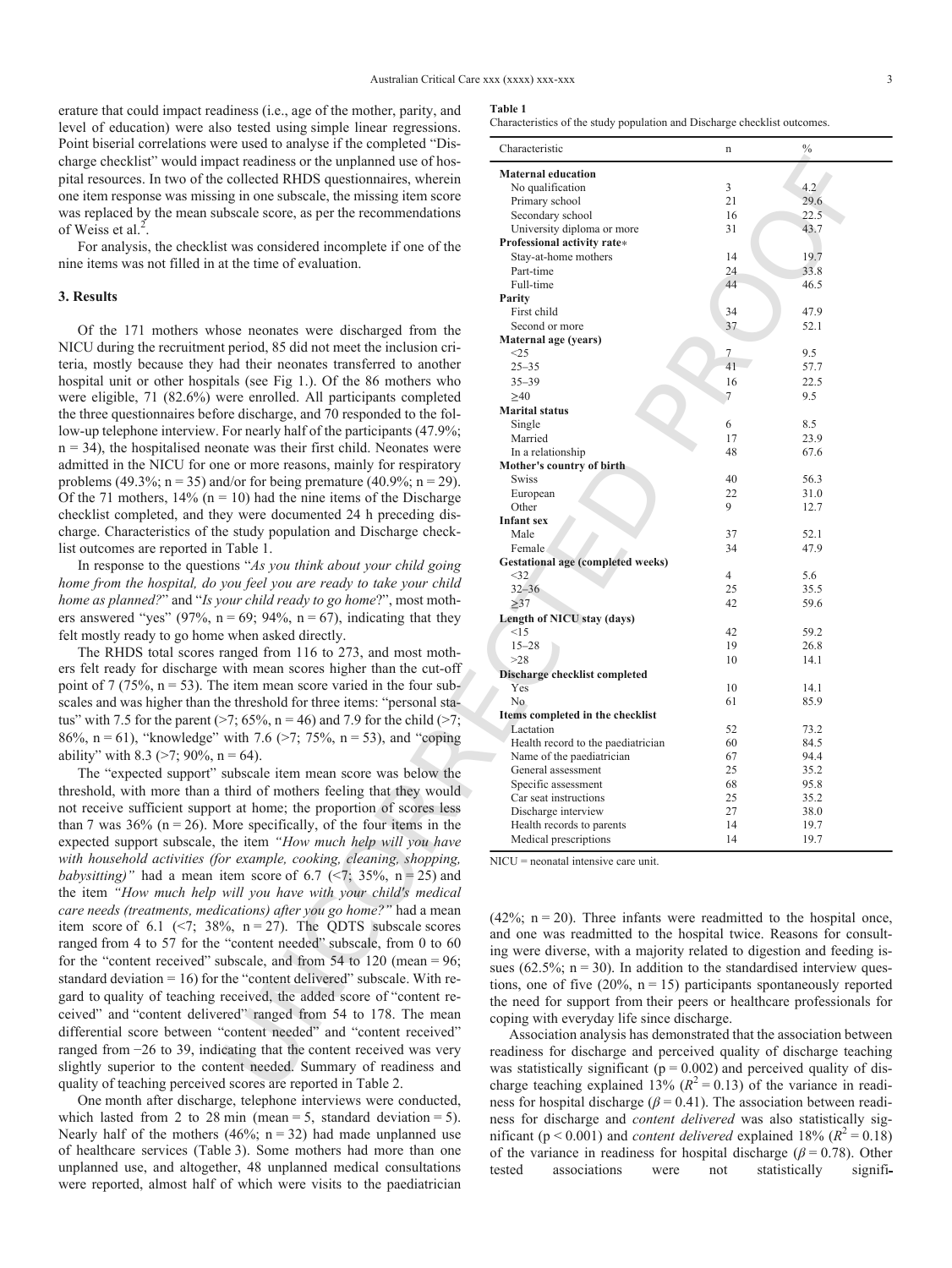| Australian Critical Care xxx (xxxx) xxx-xxx |  |
|---------------------------------------------|--|
|---------------------------------------------|--|

| <b>Table 2</b>                                |  |
|-----------------------------------------------|--|
| Summary of RHDS and QDTS scoring $(N = 71)$ . |  |

| Scale                           | Number<br>of items | Scale<br>mean<br>(SD)  | Item<br>mean     | Range<br>(minimum-maximum) |
|---------------------------------|--------------------|------------------------|------------------|----------------------------|
| <b>RHDS</b>                     |                    |                        |                  |                            |
| Total scale                     | 29                 | 221.2<br>(29.5)        | 7.6              | 116-273                    |
| Personal Status subscale        |                    |                        |                  |                            |
| Parent                          | 7                  | 52.2<br>(49)           | 7.5              | $19 - 67$                  |
| Child                           | 6                  | 47.5<br>(42)           | 7.9              | $25 - 60$                  |
| Knowledge<br>subscale           | 9                  | 68.8<br>(63)           | 7.6              | $23 - 90$                  |
| Coping Ability<br>subscale      | 3                  | 24.9<br>(21)           | 8.3              | $11 - 30$                  |
| Expected<br>Support<br>subscale | $\overline{4}$     | $27.8^{\rm a}$<br>(28) | 6.9 <sup>a</sup> | $1 - 40$                   |
| <b>QDTS</b>                     |                    |                        |                  |                            |
| Total scale<br>$(a + b)$        | 18                 | 129.4<br>(26)          | 7.2              | $54 - 178$                 |
| (a) Content<br>delivered        | 12                 | 96.3<br>(15.7)         | 8                | $54 - 120$                 |
| (b) Content<br>received         | 6                  | 33.4<br>(13.8)         | 5.6              | $0 - 60$                   |
| (c) Content<br>needed           | 6                  | 31.4<br>(13.1)         | 5.2              | $4 - 57$                   |
| Differential<br>scale $(b - c)$ | 12                 | 2<br>(11.4)            | NA               | $-26-39$                   |

RHDS = Readiness for Hospital Discharge Scale, QDTS = Quality of Discharge Teaching Scale, SD = standard deviation, NA = not applicable.

**<sup>a</sup>** Values below the threshold.

**Table 3**

Unplanned use of health services during the 28 d after discharge ( $N = 70$ ).

| Telephone interview                                         | Frequency | Proportion <sup>a</sup> |  |  |  |
|-------------------------------------------------------------|-----------|-------------------------|--|--|--|
| Answered the phone evaluation $(n = 70)$                    |           |                         |  |  |  |
| Answered yes for                                            | 32        | 45.7                    |  |  |  |
| unplanned use                                               |           |                         |  |  |  |
| Answered no for                                             | 38        | 54.3                    |  |  |  |
| unplanned use                                               |           |                         |  |  |  |
| Had unplanned consultations $(n = 48)$                      |           |                         |  |  |  |
| Visit to the paediatrician                                  | 20        | 41.7                    |  |  |  |
| Phone call consultation                                     | 15        | 31.2                    |  |  |  |
| Visit to the emergencies of                                 | 13        | 27.1                    |  |  |  |
| the hospital                                                |           |                         |  |  |  |
| Total of unplanned consultations $(n = 48)$                 |           |                         |  |  |  |
| One                                                         | 19        | 39.5                    |  |  |  |
| Two                                                         | 10        | 28.8                    |  |  |  |
| Three                                                       | 3         | 4.3                     |  |  |  |
| Reasons for consultation $(n = 48)$                         |           |                         |  |  |  |
| Digestive                                                   | 30        | 62.5                    |  |  |  |
| Respiratory                                                 | 12        | 25                      |  |  |  |
| Wounds or others                                            | 6         | 12.5                    |  |  |  |
| Number of times the infants were rehospitalised ( $n = 4$ ) |           |                         |  |  |  |
| Once                                                        | 3         | 75                      |  |  |  |
| Twice                                                       |           | 25                      |  |  |  |
|                                                             |           |                         |  |  |  |

**<sup>a</sup>** Calculated on the total number for the item measured.

cant. Predictors of readiness for discharge and unplanned use of health services are presented in Table 4.

## **4. Discussion**

This study addressed an important yet understudied issue, discharge preparation of mothers who had a neonate hospitalised in the NICU and returned home. Our results showed that when asked directly, mothers felt ready to go home and well taught, but when more specific questions were asked, they felt unready in some ar

| ۰.<br>$\sim$<br>۰,<br>۰,<br>×<br>i |  |
|------------------------------------|--|
|------------------------------------|--|

Predictors of discharge readiness and unplanned use of health services after discharge.

|                                                  | n  | $R^2$ ,<br>$\frac{0}{0}$ | Coefficient<br>beta*/correlation** | 95% CI  |         | p-<br>value |
|--------------------------------------------------|----|--------------------------|------------------------------------|---------|---------|-------------|
| Predictors of readiness for discharge            |    |                          |                                    |         |         |             |
| Perceived<br>quality of<br>discharge<br>teaching | 69 | 13                       | $0.41*$                            | 0.15    | $-0.66$ | 0.002       |
| Content<br>needed                                | 69 | 1                        | $-0.23*$                           | $-0.77$ | $-0.32$ | 0.408       |
| Content<br>received                              | 69 | 3.8                      | $0.41*$                            | $-0.1$  | $-0.93$ | 0.111       |
| Content<br>delivered                             | 70 | 18                       | $0.78*$                            | 0.37    | $-1.19$ | < 0.001     |
| Maternal<br>age                                  | 70 | $\Omega$                 | $0.167*$                           | $-1.12$ | 1.45    | 0.796       |
| Parity                                           | 70 | $\Omega$                 | $-0.974*$                          | $-7.5$  | 7.31    | 0.979       |
| Education                                        | 70 | $\Omega$                 | $5.9*$                             | $-1.43$ | 13.24   | 0.113       |
| Checklist<br>completed                           | 70 |                          | $-0.18**$                          |         |         | 0.1157      |
| Predictors of unplanned use of health services   |    |                          |                                    |         |         |             |
| Perceived<br>quality of<br>discharge<br>teaching | 69 | $\theta$                 | $-2.56*$                           | $-9.79$ | 4.67    | 0.482       |
| Readiness                                        | 69 | $\theta$                 | $2.3*$                             | $-5.99$ | $-10.6$ | 0.581       |
| Checklist<br>completed                           | 70 |                          | $0.09**$                           |         |         | 0.411       |

 $CI = confidence$  interval. p-values in bold are <0.05. \* = coefficient beta, \*\*= correlation

eas. Specifically, expected support at home was deemed insufficient, especially regarding the medical care needs of their infants and household activities. In addition, we observed an unusually high proportion of unplanned use of health services in the month after discharge.

(S) no. 1 Eage 1 (ii) 1 Eage 1 (ii) 1 Eage 1 (ii) 1 Eage 1 (iii) 2003<br>
(S) no. 1 Eage 1 (iii) 2004 and 2003 (iii) 2004 and 2003 (iii) 2004 and 2003 (iii) 2004 and 2003 (iii) 2004 and 2003 (iii) 2004 and 2003 (iii) 2004 Our sample included mostly European, married, and highly educated women, which corresponds to sociodemographics of parents in other European reports<sup>29,30</sup>. Their overall discharge readiness scores indicated that they felt ready for discharge overall, which is congruent with the current scientific literature<sup>2,31</sup>. In our study, the "expected support" scores were below the threshold for 36% of the participants, indicating insufficient expected support that has not been described by others<sup>2,31</sup>. Support was deemed insufficient in the household and in medical care needs of the infants. Insufficient household support could be linked with the Swiss culture, wherein familial support is mainly expected from the nuclear family and less support is sought from the extended family or friends, who are a potential source of support $32,33$ . Insufficient medical support to take care of mothers' infants was measured in more than a third of our sample, indicating that insufficient support in care continuity was perceived by these mothers in transition from the NICU to home. In the literature, unreadiness for discharge has been linked with factors such as substance abuse, inadequate prenatal care, teenage pregnancy, domestic violence, marital instability, mental health issues, lower socio-economic status, low health literacy, and insufficient mastery of language $34-39$ . The participants in our study had none of these apparent risk factors. To the contrary, they reported high socio-economic status and literacy and were all adults during pregnancy. The other potential factors such as mental health were not investigated and thus cannot be precluded. Discharge readiness has also been associated with being a first-time mother and not being able to rely on previous parenting experiences<sup>2</sup>, but this was not the case in our study. Complexity of the health of the infant could also be foreseen as a factor influencing mothers' readiness and/or unplanned use of health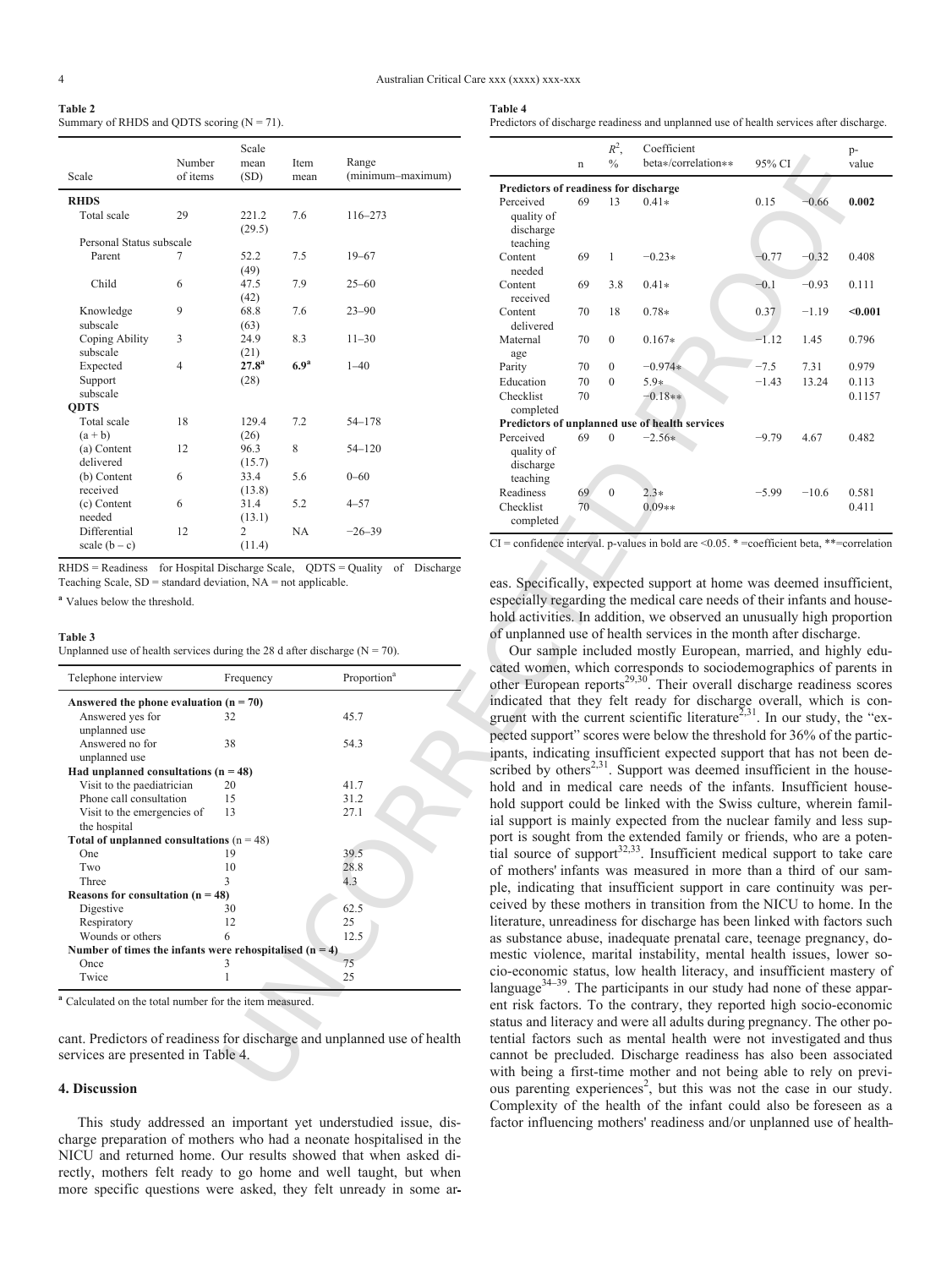care services, but assessment of this factor was not included in the scope of this study.

# Overall, the perceived quality of discharge teaching was good in our study. As in other studies, we observed a wide range of total scores, indicating that the perceived quality of discharge teaching was different amongst all mothers<sup>2,31</sup>. This disparity in scores was also reflected in the differential scores between the teaching needed and received, thus indicating that some mothers had received more information than what they needed or, conversely, some had not received enough information, i.e., those with negative scores. As observed in other studies, readiness for discharge was partially explained by the perceived quality of teaching received, underlining the need for appropriate discharge teaching that meets individual needs<sup>2,31</sup>.

Postdischarge unplanned use of health services affected 46% of the mothers in our sample, which is the double of what Weiss et al. $<sup>2</sup>$  had</sup> observed in their US study evaluating parents of hospitalised children who experienced 23.4% of unscheduled use of healthcare services during the month after home discharge. What is also worth noting is that in the study by Weiss et al.<sup>2</sup>, the rehospitalisation rate was 15.1%; in our study, it was 5.7%, indicating that in the US study, two-thirds of unplanned consultations led to rehospitalisation, and in our Swiss sample, rehospitalisation was described in just more than one-tenth of the unplanned use cases. Reasons for consulting in our study were, however, very similar to those found in the literature, mainly with digestive and respiratory reasons for consultation<sup>2,14,40,41</sup>. In the literature, the link between low readiness and postdischarge difficulties has been demonstrated<sup>42</sup>. However, in our study, we did not find a correlation between discharge readiness and unplanned use of health services. Other factors involved in unplanned admission are multiple and might include clinical factors such as prematurity, sociocultural factors, access to care, and financial pressure for shorter hospital stays in the health system, but we did not evaluate these factors in our study.

Functioning of the health system and access to care could also play a role. As health insurance is mandatory in Switzerland and most mothers participating in this study had a high socio-economic status, we could argue that more use of the healthcare system in our sample was due to higher accessibility to care for mothers in Switzerland than in other European countries $^{43}$ . It could also be hypothesised that mothers who felt unsupported at home sought support by consulting in an unplanned manner. The fear of receiving insufficient support both with care of their infant and with the household, measured using the RHDS prior discharge, was confirmed by 20% of mothers during the phone interview, who reported, without being asked, that they felt not supported enough both emotionally and practically. This need for support might also explain the exceptionally high proportion of mothers (99%) who completed the phone interview 1 month after the first and only contact with the investigator.

Evaluation of the completeness of the "Discharge checklist" showed that some items were not completed until immediately before discharge, thus indicating that some strategies to provide a more timely delivery of these items could be implemented. It is worth noting that the completeness of the checklist did not predict readiness or unplanned use of health services. As the checklist evaluates general elements that should be carried out before discharge, additional measures that would be specific and individualised to each mother–infant dyad might be beneficial.

Limitations of our study included some dimensions intrinsic to our study design and population. First, for feasibility reasons, we included only mothers; thus, we only have a limited perspective of the family. It would be recommended for future research to include at a minimum the paternal perspective, if not the family perspective. A second limitation is the sample size, which was not large enough

to establish a significant correlation with sociodemographics of mothers and the infants' medical factors and with readiness, perceived quality of teaching, and unplanned use of the healthcare system after discharge. Finally, factors involved in the large variability of responses and use of the health system are neither explained in our study nor explored in the literature; exploration of those factors for future research is warranted.

# **5. Conclusions**

He, we observed a viole maps of four labels in the late the late of the state of the control in the state of the state of the state of the state of the state of the state of the state of the state of the state of the stat Mothers felt unready to take care of the medical need of their children, and thus, it is important to reinforce their preparation and confidence to become primary caretakers during the discharge preparation. The large heterogeneity observed in our sample indicates that at discharge, feelings of readiness and quality of discharge teaching received varied tremendously amongst mothers. Screening of mothers feeling unready or/and insufficiently taught for discharge should be performed, and individualised teaching and preparation should be implemented to bridge that gap. The "Discharge checklist" and nonstandardised discharge information given to the mothers could be completed by evidence-based specific discharge programs or interventions. Postdischarge use of health service indicated that despite feeling ready and well taught, mothers did use the healthcare system in an unplanned way quite extensively. Enhanced support services before and after discharge should be considered to improve readiness and confidence in mothers to take care of their babies after discharge. Further research, including fathers and families, is warranted.

# **CRediT authorship contribution statement**

**Laura Rio:** Conceptualization, Formal analysis, Methodology, Project administration, Supervision, Validation, Writing - original draft. **Chloé Tenthorey:** Data curation, Formal analysis, Investigation, Software, Visualization, Writing - original draft. **Anne-Sylvie Ramelet:** Conceptualization, Methodology, Project administration, Resources, Supervision, Validation, Writing - review & editing.

### **Conflict of interest**

None.

## **Appendix A. Supplementary data**

Supplementary data to this article can be found online at https:// doi.org/10.1016/j.aucc.2020.07.001.

## **References**

- [1] E. Enlow, et al., Neonatal intensive care unit to home: the transition from parent and pediatrician perspectives, a prospective cohort study, J Perinatol 34 (2014) 761.
- [2] M. Weiss, et al., Readiness for discharge in parents of hospitalized children, J Pediatr Nurs 23 (4) (2008) 282–295.
- [3] S.W. Patrick, et al., Risk of hospital readmission among infants with neonatal abstinence syndrome, Hosp Pediatr 5 (10) (2015) 513–519.
- S. Johnson, et al., Randomised trial of parental support for families with very preterm children: outcome at 5 years, Arch Dis Child 90 (9) (2005) 909–915.
- [5]  $\hat{J}$ . Pinelli, Effects of family coping and resources on family adjustment and parental stress in the acute phase of the NICU experience, Neonatal Netw 19 (6) (2000) 27–37.
- [6] R. Harris, et al., Maternal mental health during the neonatal period: relationships to the occupation of parenting, Early Hum Dev 120 (2018) 31–39.
- [7] C. Ionio, et al., Mothers and fathers in NICU: the impact of preterm birth on parental distress, Eur J Psychol 12 (4) (2016) 604–621.
- N.N. Tahirkheli, et al., Postpartum depression on the neonatal intensive care unit: current perspectives, Int J Womens Health 6 (2014) 975–987.